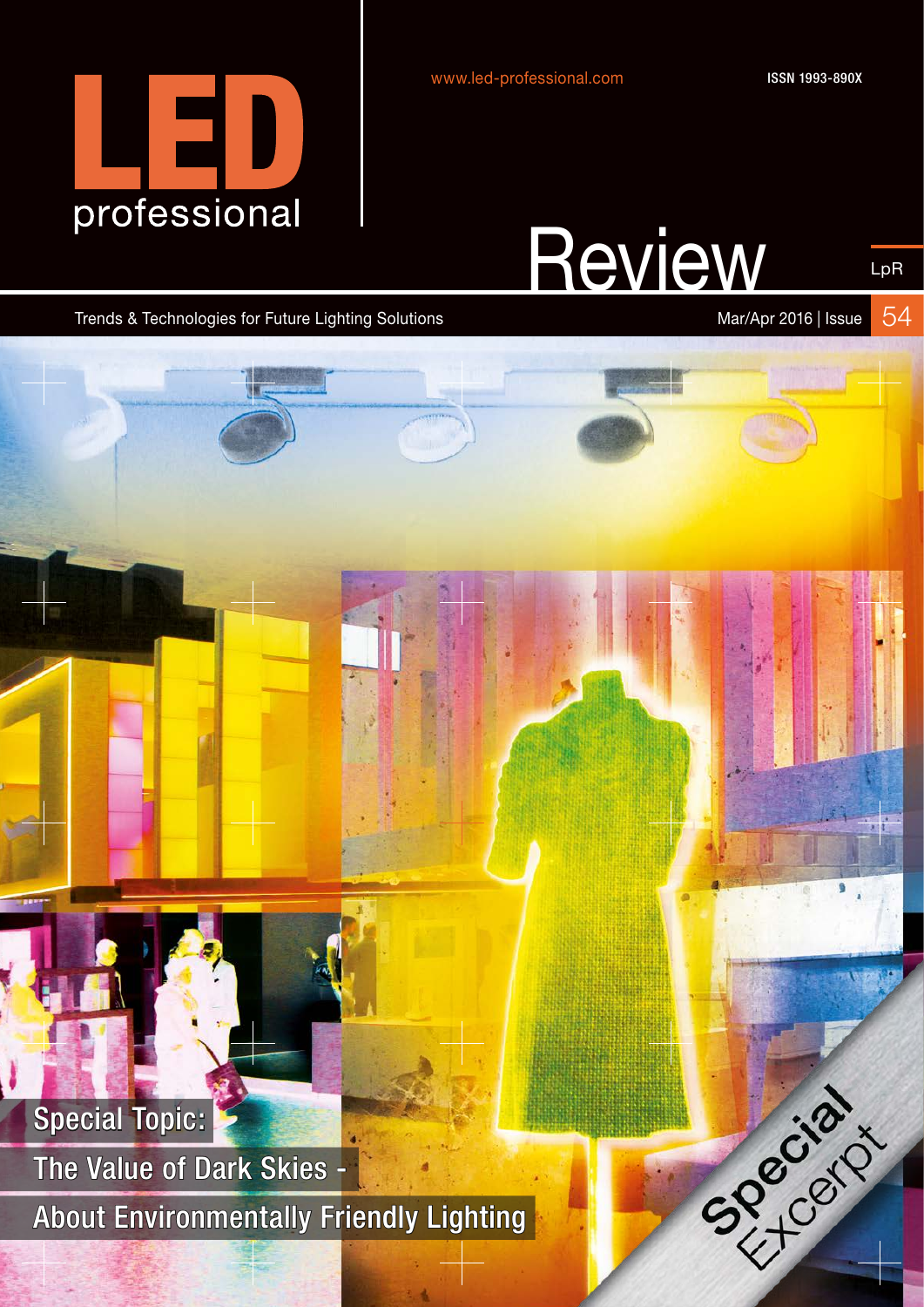# The Value of Dark Skies - About Environmentally Friendly Lighting

For many years no one worried about light pollution: on the contrary, the brighter the better. Then it became evident that darkness also has its value. J. Scott Feierabend, executive director of the International Dark-Sky Association (IDA), presents and explains in detail, the latest findings and suggestions published in the "New IDA LED Lighting Practical Guide" and "New IDA Standards on Blue Light at Night". He also discusses how to illuminate public areas while avoiding excess light pollution.

> LED technology is transforming the way we light our cities and towns, offering a once-in-alifetime chance to radically improve how we use both energy and our outdoor spaces at night. With this opportunity comes an obligation to manage these changes responsibly and sustainably. The stakes are high and the potential rewards great, but outcomes depend critically on policymakers, professional lighting designers, and the public having access to reliable information.

Unfortunately, municipalities enticed by substantial cost savings - and reduction in greenhouse gas emissions continue to rush into LED lighting conversions without doing their homework to ensure the conversion has the best possible outcomes for municipalities, the public, and the nocturnal environment. Too often, misinformation leads to the installation of overlybright, potentially harmful street lighting.

It is increasingly common to read news reports that claim LEDs reduce light pollution, improve safety and security, and save money while lowering carbon emissions. While these positive outcomes are certainly possible when switching to LEDs from older lighting technologies, they are not inevitable. This is why it is essential to be armed with information that is both timely and accurate.

#### Color Matters

New technical capabilities often come with unanticipated consequences. Most white LED lighting on the market emits significant amounts of potentially hazardous blue light. In 2010, the International Dark-Sky Association (IDA) released a comprehensive review paper, "Visibility, Environmental, and Astronomical Issues Associated with Blue-Rich White Outdoor Lighting", detailing the hazards of blue-rich white light sources. In the years since, scientific evidence has solidified around its conclusions.

In natural settings, exposure to artificial blue light at night has been shown to adversely affect the nocturnal habitat. Every year new research is published expanding the breadth of species known to be negatively impacted by artificial light at night, and often the higher the lighting temperature, the greater the impact. For example, a 2015 study in eLife found that corals exposed to artificial light at night in the green and blue part of the spectrum delayed their spawning times by six hours to two days compared to corals exposed to ambient light or artificial light with a strong red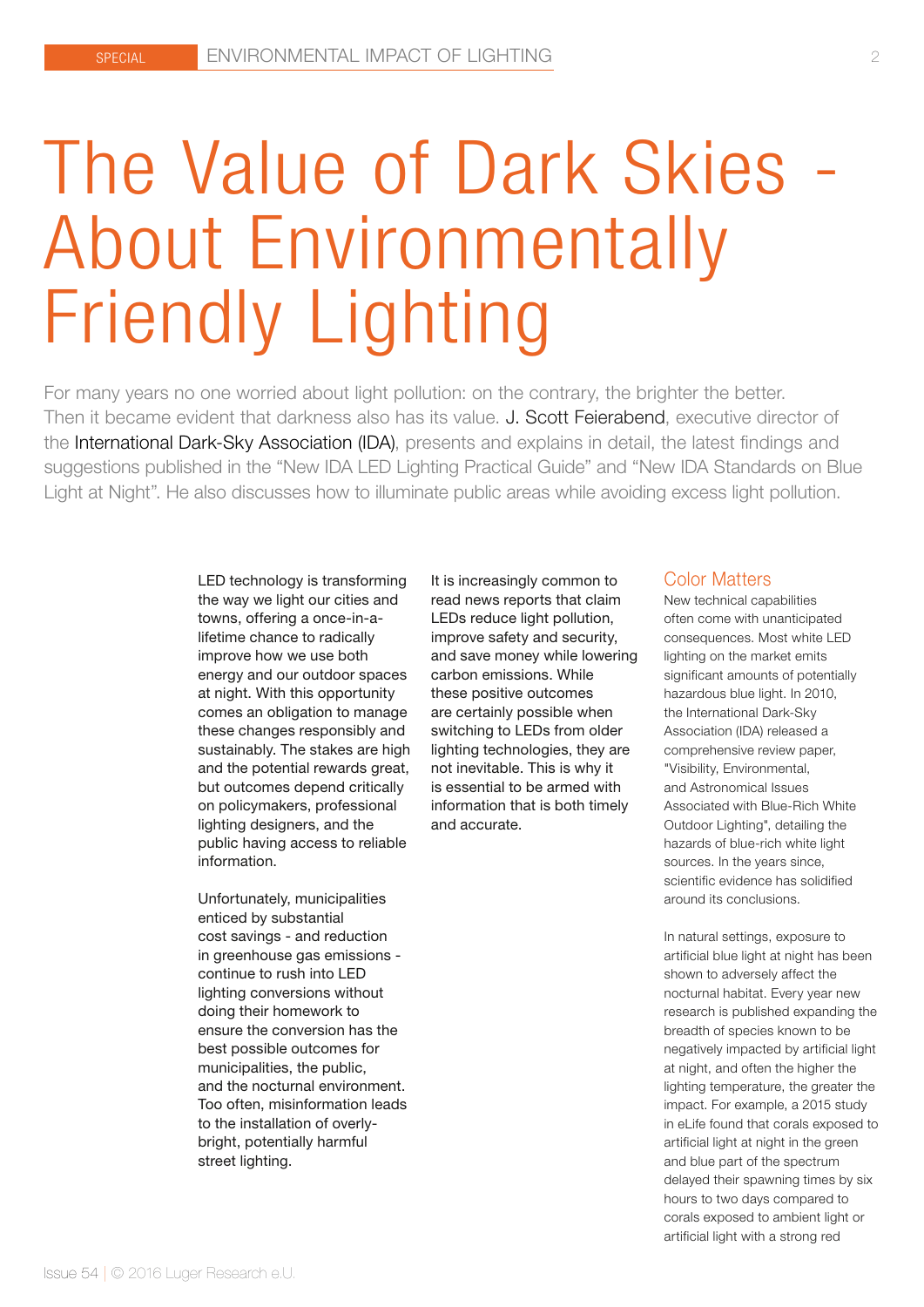

component. This is significant because delayed spawning can negatively affect the reproduction of an already threatened species.

City dwelling and migratory species that often stop over in cities, are not immune to the threats posed by artificial light at night. Recent research has shown that that everything from the feeding strategies to reproductive timing of urban wildlife is altered, delayed or inhibited in the presence of artificial light at night. Millions of birds die each year in nighttime collisions with lighted radio transmission towers and skyscraper windows. Exposure to short-wavelength artificial light at night has also been been implicated in the onset of various chronic human diseases, although intensity and exposure duration thresholds are not yet well established. In 2012, the American Medical Association concluded, "Pervasive use of nighttime lighting

… creates potentially harmful health effects and/or hazardous situations with varying degrees of harm," and recommended "further multidisciplinary research on occupational and environmental exposure to light-at-night, the risk of cancer, and effects on various chronic diseases."

Outdoor lighting with significant blue light content not only presents known threats to ecology and human health, but is also more likely to contribute to light pollution. Because blue light scatters more efficiently through our atmosphere than light of other colors, it has a much greater geographic reach. As a result, even if cities that convert their old municipal lighting systems to white LED at a fixed amount of light, the shift to a bluer spectrum is expected to yield increased skyglow visible at large distances from cities.

For these and related reasons, IDA issued new standards in 2014 for its Fixture Seal of Approval program, which provides objective, third-party certification for lighting that minimizes glare, reduces light trespass, and light pollution. The new requirements limit certification to lighting that has a Correlated Color Temperature (CCT) of no more than 3000 K. But, it is important to note that 3000 K still includes a good amount of blue light and may not be appropriate for ecologically sensitive places in cities such as greenbelts and riparian areas. For these fragile sites, the use of amber LEDs is most appropriate,

which has a very narrow bandwidth, similar to low-pressure sodium lighting.

It is still widely believed that using low-color temperature white lighting for outdoor applications is cost prohibitive due to significant losses from low luminous efficacy. The fact is, that is simply no longer the case. While it was once true that the efficacy difference between low- and high-CCT white LED systems presented a significant financial dilemma to municipalities planning white LED conversion projects, technological advances have enabled cost-competitive solutions that minimize blue light emissions.

### Road Safety

LED lighting can both help and harm motorists, pedestrians, and bicyclists who all share the road at night simultaneously. The key to public safety on streets and highways is visibility, which is enhanced by high contrast between objects and the background. Uniformity of lighting, on the other hand, reduces contrast and lowers the odds that motorists will be able to see moving objects in the road.

#### Figure 1:

The Berlin Wall has been down for decades, but the divide between East and West is still visible at night from space. This image, taken by astronaut Chris Hadfield in 2012, shows the gas lamps of the West and the orange high-pressure sodium lamps of the East, with a stark contrast between them. The image is a powerful reminder that lighting choices made by city planners are long lasting indeed. Given that many cities are now rushing to change to more energy efficient LED streetlights, this image demonstrates that smart lighting decisions is very important, as their consequences last a long, long time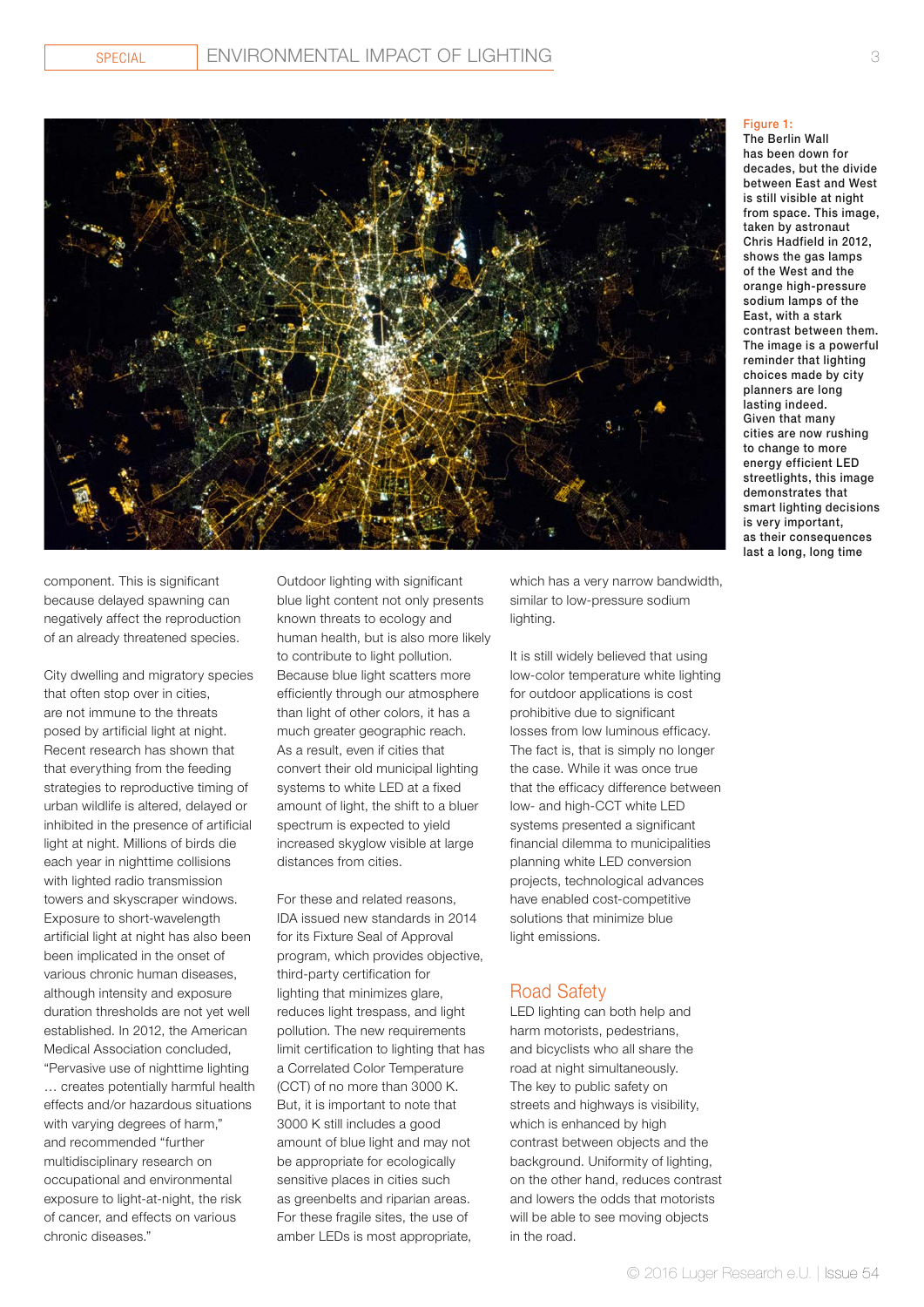#### Figure 2:

Changes to cities that have adopted LED for municipal street lighting are literally visible from space. The city of Milan, Italy is shown here at night in images taken from the International Space Station before (2012, top) and after (2015, bottom) the conversion of the city center's lighting from an existing high-pressure sodium system to white LED. The new lighting system makes central Milan noticeably more blue at night





The strong directionality of LED sources enables precise control of illuminated regions. Early LED products attempted to conserve the precious lumens, due to low luminous efficacy, by controlling light distribution very strictly. As light has become cheaper to produce with LEDs, manufacturers have taken a relaxed attitude toward distribution. This makes proper luminaire design that aims to achieve good contrast more challenging.

#### Along with low contrast,

glare presents a significant threat to visibility for all users of roads at night. Glare is a reduction in visual acuity caused by the presence of intense light sources in the field of view, and is a symptom of wasted light that illuminates the eye itself

rather than a scene. Glare is never a good thing and only serves to reduce visibility. In response to glare, the pupil of the eye narrows, reducing the eye's ability to quickly react to changing illumination levels. In fact, a 2012 report of the American Medical Association Council on Science and Public Health stated: "Glare from nighttime lighting can create hazards ranging from discomfort to frank disability." The problem is more acute in older eyes whose ability to adapt pupil size is diminished.

While LED roadway luminaires are effective at controlling glare at large distances, the glare they produce at short distances can be crippling. Better luminaire design, including optics to reflect or diffuse light,

particularly toward the center of the light distribution, can help reduce the negative impacts of glare.

### The Crime and Safety Quagmire

Under the guidance of law enforcement, city officials and planners often elect to install bright white lighting systems under the assumption that they will increase traffic safety and deter crime. However, these claims are not backed by clear scientific evidence.

Some believe that the more vivid colors provided by white LEDs increase traffic safety, but there's no research support for this argument, either. An unpublished study by the lighting design firm Clanton and Associates showed that the color of lighting may be a factor in the ability to see moving objects at night. But no one knows yet how color influences actual traffic safety. For now, there simply is no conclusive evidence that LED lighting enhances traffic safety.

Regarding crime, research to date has mostly focused on the brightness of light and ignored its other characteristics. LED lighting has the potential to decrease safety because it is a highly directional source that can yield scene illumination with large contrast and harsh shadows. While uniformity of illumination is thought to be detrimental to traffic safety, it is of paramount importance in pedestrian situations such as parking areas. In these places, uniformity is desirable because too much contrast can lead to deep shadows in which criminals may hide. Exquisite cutoff can be achieved with LEDs like no other source, but when coupled with the great potential for glare, LED lighting may well be detrimental to our security regardless of its color. Done right, where the feathering from light to darkness is gradual, outdoor lighting creates a much safer environment and a feeling of true security.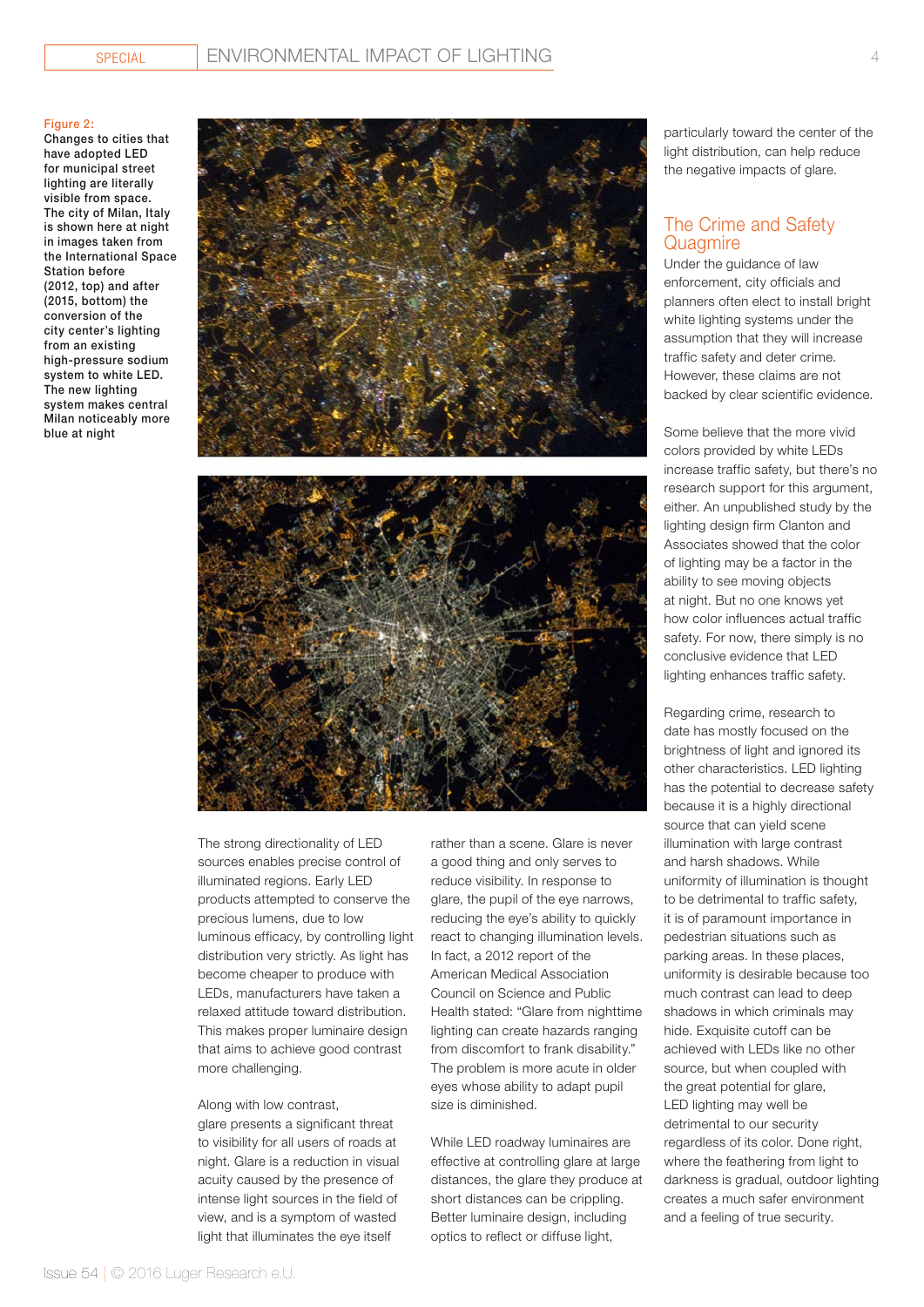White LED lighting need not emit large amounts of blue light in order to accurately render colors in outdoor spaces at night. Low-CCT white LED systems now achieve color rendering index values comparable to those of higher-CCT lights, further lowering barriers to their adoption. This quality addresses concerns frequently addressed by law enforcement agencies about the color of lighting and its perceived effect on public safety.

## Listening to the Community

From Seattle, Washington to West London in the United Kingdom, news stories recount complaints from city dwellers living under new LED lighting. The recent lighting debacle in Davis, California, makes a good case in point.

In 2014, the City of Davis contracted to replace 2,600 high-pressure sodium 'cobrahead'-style lights with new white LED fixtures. A hail of complaints followed the installation of half of these new streetlights, culminating in a line of angry residents running out the door at a city council meeting. Protestors characterized the new system as "zombie lights" and "prison lighting."

Jim Benya, a lighting engineer and former member of the International Dark-Sky Association Board of Directors, wrote about the episode for LD+A. According to Benya,



the city failed to consider relevant specifications including glare, light trespass, and color temperature when designing its new street lighting system. Poorly-installed, high-CCT lighting utilizing ineffective shielding resulted in bright white light shining into peoples' homes and the degradation of the nighttime ambience in a "cozy college town." In the end, Davis listened to its citizens and replaced the lighting with a 2700 K white LED system at a cost of \$350,000 to local taxpayers.

The cautionary tale of Davis makes it clear: local governments that fail to adequately consider popular opinion on the specifications of proposed municipal lighting changes risk public rejection of new lighting systems. In order to avoid costly replacements, city staff should engage residents with test installations before committing to

the purchase of new LED lights. Test sites must include a meaningful number and variety of LED options including several CCT values if they are to properly serve the public interest, and residents should be given a sufficient amount of time to evaluate the options and provide their feedback.

Lastly, cities should take care so as not to fall victim to the Jevons Paradox, a concept from economics in which the progress of technology increases the efficiency of resource use, but the rate of its consumption fails to decline because a lower cost of providing the resource spurs further demand from consumers. The Paradox is itself a form of the more familiar Rebound Effect. According to researcher Blake Alcott, who coined the term, "Governments and environmentalists generally assume that efficiency gains will lower resource consumption and are an effective



Figure 4: A comparison of the spectrum of white LEDs (solid lines) with the response of the human visual system in the photopic regime (dashed lines) for two LED correlated color temperatures: 5500 K (left) and 3000 K (right). The curves match well for 3000 K, indicating that much of the light generated by LEDs at this color temperature is efficiently perceived by the eye, while the strong blue emission component of the 5500 K LED goes largely undetected

#### Figure 3:

Filtered LED (left) and phosphor-converted amber LED (right) are shown here in a test installation at an intersection in Flagstaff, Arizona. The City of Flagstaff is currently testing these and other low-bluelight LED technologies for the replacement of its existing lowpressure sodium municipal lighting system (credit: IDA / John Barentine)